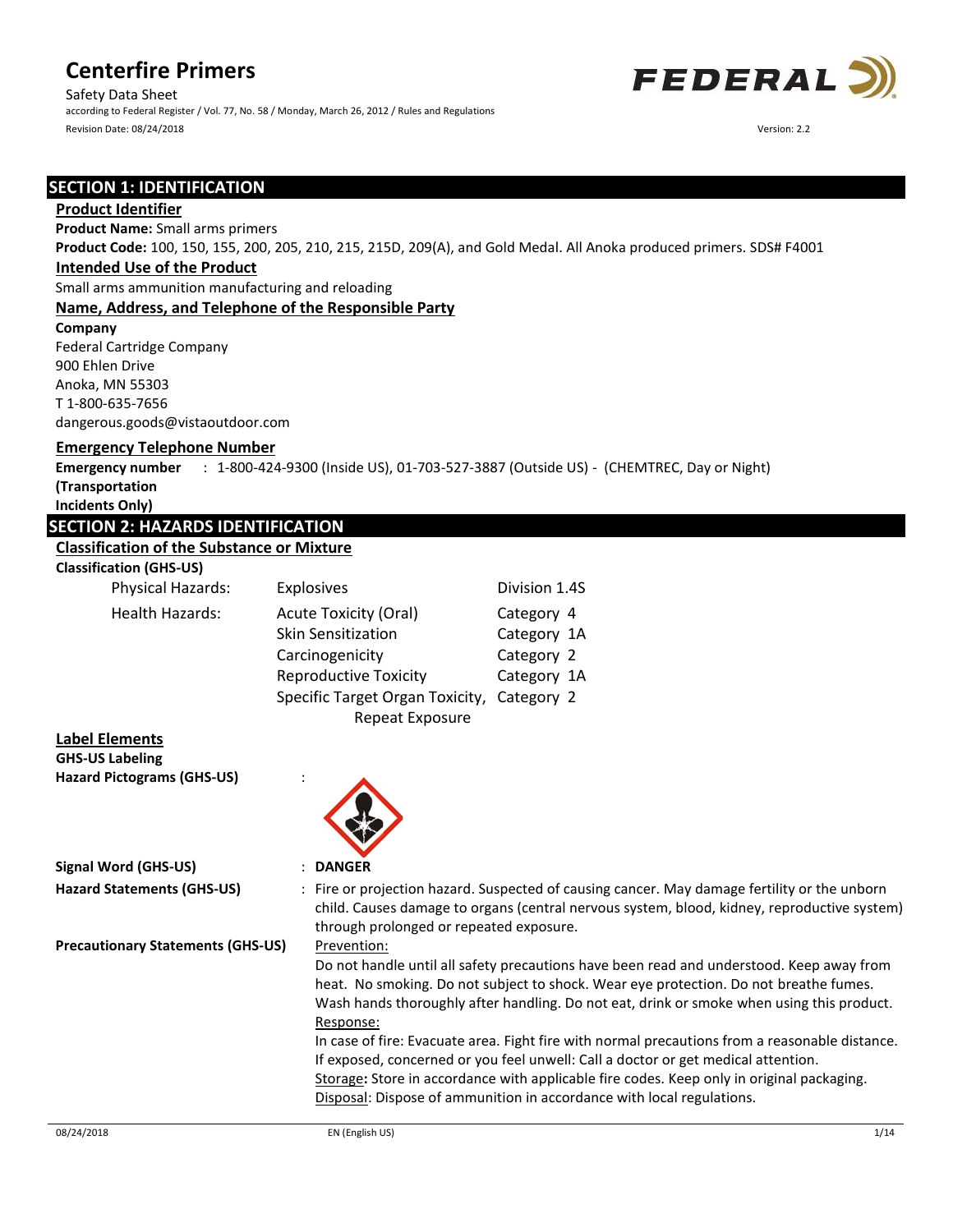Supplemental information: The hazardous components of this product are encased and are not biologically available. Therefore, some health hazards do not apply to the overall product. Decomposition products, including lead, are released during the firing of primers. Use only outdoors or in a well-ventilated area. Do not attempt to open or dissect a primer, as it may explode causing projectiles dangerous to the eyes, skin and body. Keep in original factory packaging and trays provided ONLY – DO NOT STORE IN BULK.

### **Other Hazards**

**Other Hazards Not Contributing to the Classification**: Lead and barium are toxic metals that may be released during the firing of primers. Care should be taken in the cleaning of range facilities to minimize the exposure potential to lead and barium. Persons engaged in these activities should wear protective clothing with an appropriate respirator. Range operators should consult OSHA 1910.1025 for details pertaining to the handling of lead in the work environment. Severe lead intoxication has been associated in the past with sterility, spontaneous abortion, and stillbirth. Exposure to lead can aggravate pre-existing anemia, cardiovascular and respiratory diseases and conditions related to the gastrointestinal, reproductive, renal (kidney), and central nervous systems. **Accidental Injury From Fired Cartridge:** Fired ammunition can create serious injury, possibly both entrance and exit wounds. To avoid serious injury, use ammunition only in good condition and originally chambered for a particular caliber. Always keep the barrel free of any obstruction. If the gun fails to fire, a delayed firing may occur, or the gun may fire upon being opened. Keep gun muzzle pointed in a safe direction. Wait 30 seconds. Avoid exposure to breech. Carefully unload. A fired bullet has an extremely long range and can cause serious injury or death. Always be sure of the backstop, and practice safe muzzle control at all times. Avoid firing at surfaces.

**Unknown Acute Toxicity (GHS-US)** Not available

## **SECTION 3: COMPOSITION/INFORMATION ON INGREDIENTS**

| <b>Mixture</b>                                                                  |                           |            |
|---------------------------------------------------------------------------------|---------------------------|------------|
| <b>Name</b>                                                                     | <b>Product identifier</b> | % (w/w)    |
| Copper                                                                          | (CAS No) 7440-50-8        | $54 - 86$  |
| Zinc                                                                            | (CAS No) 7440-66-6        | $3 - 37$   |
| Nickel**                                                                        | (CAS No) 7440-02-0        | $\leq 1$   |
| Antimony Sulfide*                                                               | (CAS No) 1345-04-6        | $0.5 - 4$  |
| Barium*                                                                         | (CAS No) 7440-39-3        | $1 - 8$    |
| Lead, dihydroxy[2,4,6-trinitro-1,3-benzenediolato(2-)]di-*                      | (CAS No) 12403-82-6       | $2 - 8$    |
| Aluminum*                                                                       | (CAS No) 7429-90-5        | $0.1 - 2$  |
| Nitrocellulose*                                                                 | (CAS No) 9004-70-0        | $0 - 2.0$  |
| Nitroglycerin*                                                                  | (CAS No) 55-63-0          | $0 - 0.2$  |
| 1-Tetrazene-1-carboximidic acid, 4-(aminoiminomethyl)-, 2-<br>nitrosohydrazide* | (CAS No) 109-27-3         | ${}_{0.1}$ |

\*The hazardous components of this product are encased within the primer and are unlikely to be released under normal handling conditions. Therefore, the health and environmental hazards associated with certain components do not apply to the product overall. \*\*It is suspected that nickel causes cancer and damage to the respiratory tract via inhalation. Because this product is in massive form, it is unlikely that respiration is a potential route of exposure. Therefore, the hazards usually associated with nickel do not apply to this product.

The ecotoxicological information applies to the materials encased within the product.

Full text of H-phrases: see section 16

## **SECTION 4: FIRST AID MEASURES**

## **Description of First Aid Measures**

**General:** Never give anything by mouth to an unconscious person. IF exposed or concerned: Get medical advice/attention.

**Inhalation:** When symptoms occur: go into open air and ventilate suspected area. IF INHALED: Remove to fresh air and keep at rest in a position comfortable for breathing. Call a POISON CENTER or doctor/physician.

**Skin Contact:** Remove contaminated clothing. Drench affected area with water for at least 15 minutes. Call a POISON CENTER/doctor/physician if you feel unwell. Wash contaminated clothing before reuse.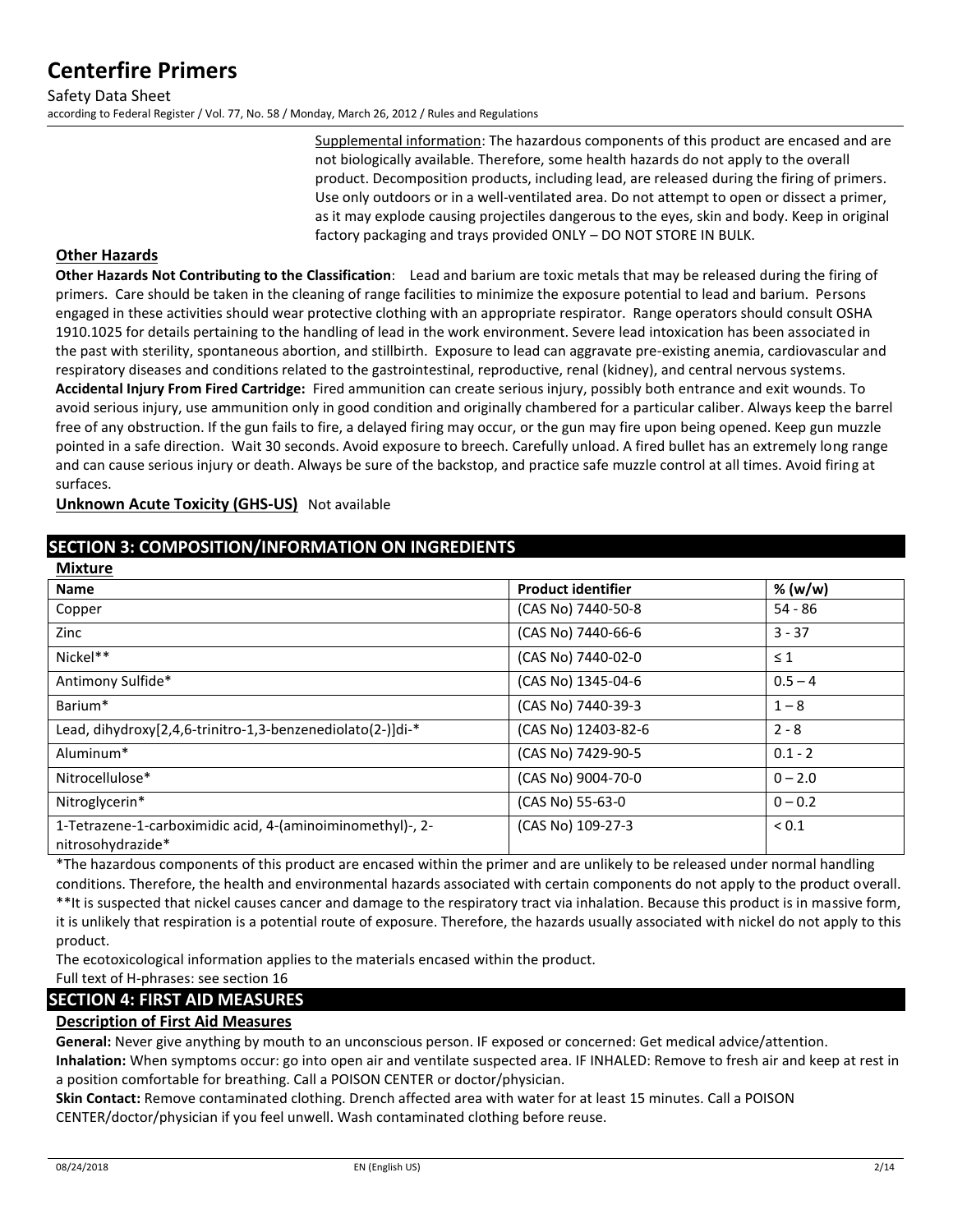### Safety Data Sheet

according to Federal Register / Vol. 77, No. 58 / Monday, March 26, 2012 / Rules and Regulations

**Eye Contact:** Rinse cautiously with water for several minutes. Remove contact lenses, if present and easy to do. Continue rinsing. Seek medical attention.

**Ingestion:** Rinse mouth. Do not induce vomiting. Get medical advice and attention if you feel unwell.

### **Most Important Symptoms and Effects Both Acute and Delayed**

**General:** Toxic if swallowed, in contact with skin or if inhaled. Projectiles from fired cartridges can cause puncture wounds. When cartridges are fired or otherwise discharged, dust, vapors, and/or fumes may be absorbed by the digestive system and can result in both acute and chronic overexposure. Ingestion of a complete primer can cause irritation to the digestive system, and possibly other unknown health effects.

**Inhalation:** Fatal if inhaled.

**Skin Contact:** May cause skin irritation.

**Eye Contact:** May cause eye irritation.

**Ingestion:** Toxic if swallowed.

**Chronic Symptoms:** May damage fertility. May damage the unborn child. May cause damage to organs through prolonged or repeated exposure.

### **Indication of Any Immediate Medical Attention and Special Treatment Needed**

If you feel unwell, seek medical advice (show the label where possible).

### **SECTION 5: FIRE-FIGHTING MEASURES**

### **Extinguishing Media**

**Suitable Extinguishing Media:** DO NOT FIGHT FIRES INVOLVING EXPLOSIVES. Water may be applied through fixed extinguishing system (sprinklers) as long as people need not be present for the system to operate.

**Unsuitable Extinguishing Media:** DO NOT fight fires involving explosives.

### **Special Hazards Arising From the Substance or Mixture**

**Fire Hazard:** May ignite if heated to 250°F (121°C) causing projection of metal fragments. Mass explosion will not occur in factory packaging. LOOSE PRIMERS OUTSIDE OF FACTORY PACKAGING CAN MASS DETONATE. Hazardous chemical and toxic by-products from chemical decomposition may be formed during fire. These products vary depending on fire conditions and other combustibles present during fire. These may include smoke, carbon monoxide, carbon dioxide, oxides of nitrogen and lead fumes. Complete ventilation of structure is recommended.

**Explosion Hazard:** Explosive. Explosion risk in case of fire. Unpackaged primer detonations can propagate causing simultaneous detonation of surrounding primers resulting in a violent explosion.

**Reactivity:** May detonate with friction, impact, and heat.

### **Advice for Firefighters**

**Precautionary Measures Fire:** Do not breathe fumes from fires or vapors from decomposition.

**Firefighting Instructions:** Perform a risk assessment before engaging in offensive firefighting operations. Unless life safety risk or significant risk of property loss is present, consider taking defensive posture, protecting exposures and maintaining safe distance until material is consumed. For further information see the video "Ammunition and the Fire Fighter" by the Sporting Arms and Ammunition Manufacturers' Institute (SAAMI).

**Protection During Firefighting:** Firefighters should wear full protective gear when fighting or downwind of initial fire.

**Hazardous Combustion Products**: Metal oxides. Nitrogen oxides. Carbon oxides (CO, CO2).

### **Reference to Other Sections**

Refer to section 9 for flammability properties.

## **SECTION 6: ACCIDENTAL RELEASE MEASURES**

### **Personal Precautions, Protective Equipment and Emergency Procedures**

**General Measures:** Avoid skin and eye contact. Do not breathe dust or fumes. Remove ignition sources. No naked lights. No smoking. Evacuate danger area. Do not allow product to spread into the environment.

#### **For Non-Emergency Personnel**

**Protective Equipment:** Use appropriate personal protection equipment (PPE).

**Emergency Procedures:** Evacuate unnecessary personnel.

#### **For Emergency Personnel**

Protective Equipment: Equip cleanup crew with proper protection.

**Emergency Procedures:** Ventilate area.

### **Environmental Precautions**

Avoid release to the environment.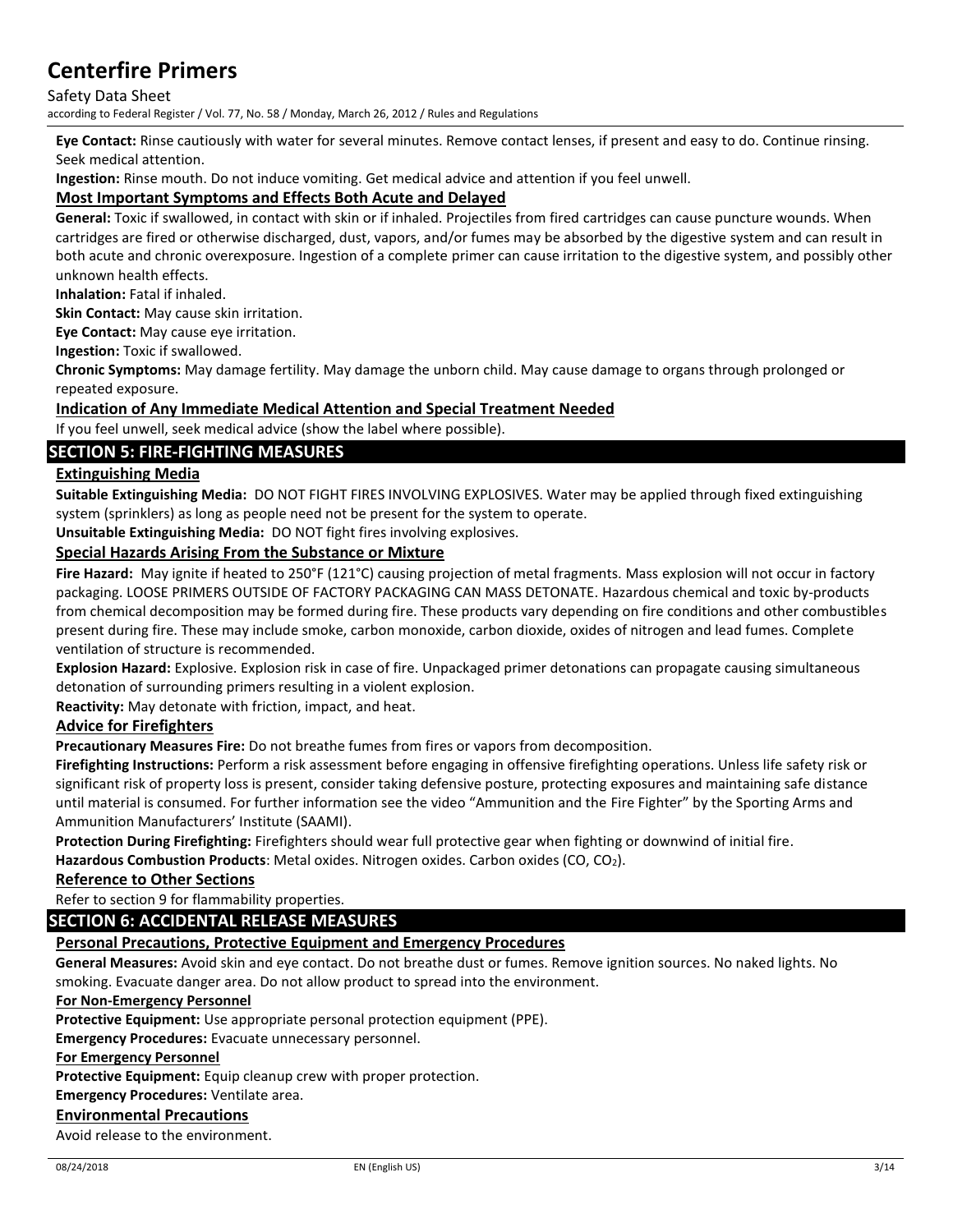#### Safety Data Sheet

according to Federal Register / Vol. 77, No. 58 / Monday, March 26, 2012 / Rules and Regulations

### **Methods and Material for Containment and Cleaning Up**

**For Containment:** Contain and collect as any solid. Use only non-sparking tools.

**Methods for Cleaning Up: DO NOT SWEEP SPILLED PRIMERS INTO A PILE.** Spray spilled primers with a water/detergent mixture. Do not allow primers to become dry. Collect in original trays or submerge in oil.

### **Reference to Other Sections**

See heading 8, Exposure Controls and Personal Protection.

### **SECTION 7: HANDLING AND STORAGE**

### **Precautions for Safe Handling**

**Additional Hazards When Processed: Do not breathe decomposition products.** Lead containing compounds are released during the firing of primers. Projectiles from fired cartridges can cause puncture wounds. Remove cartridges from service if any of the following conditions have occurred: corrosion, physical damage, exposure to oil or spray type lubricants.

**Hygiene Measures:** Handle in accordance with good industrial hygiene and safety procedures. Wash hands and other exposed areas with mild soap and water before eating, drinking, or smoking and again when leaving work. Contaminated work clothing should not be allowed out of the workplace. Do no eat, drink or smoke when using this product. Wash contaminated clothing before reuse.

### **Conditions for Safe Storage, Including Any Incompatibilities**

**Technical Measures:** Do not subject to mechanical shock.

**Storage Conditions: KEEP IN ORIGINAL CONTAINER.** Store in a dry, cool and well-ventilated place. Keep container closed when not in use. Keep in fireproof place.

**Incompatible Materials:** Strong acids. Strong bases. Strong oxidizers.

**Storage Area:** Store locked up.

**Specific End Use(s)** Small arms primer

### **SECTION 8: EXPOSURE CONTROLS/PERSONAL PROTECTION**

#### **Control Parameters**

| Copper (7440-50-8)           |                                      |                         |
|------------------------------|--------------------------------------|-------------------------|
| <b>USA ACGIH</b>             | ACGIH TWA $(mg/m3)$                  | $0.2$ mg/m <sup>3</sup> |
| USA OSHA                     | OSHA PEL (TWA) (mg/m <sup>3</sup> )  | 1 mg/m <sup>3</sup>     |
| <b>USA NIOSH</b>             | NIOSH REL (TWA) (mg/m <sup>3</sup> ) | $0.1 \text{ mg/m}^3$    |
| <b>USA IDLH</b>              | US IDLH $(mg/m3)$                    | 100 mg/m $3$            |
| Alberta                      | OEL TWA (mg/m <sup>3</sup> )         | 1 mg/m <sup>3</sup>     |
| <b>British Columbia</b>      | OEL TWA (mg/m <sup>3</sup> )         | $0.2$ mg/m <sup>3</sup> |
| Manitoba                     | OEL TWA (mg/m <sup>3</sup> )         | $0.2 \text{ mg/m}^3$    |
| <b>New Brunswick</b>         | OEL TWA (mg/m <sup>3</sup> )         | 1 mg/m <sup>3</sup>     |
| Newfoundland & Labrador      | OEL TWA (mg/m <sup>3</sup> )         | $0.2$ mg/m <sup>3</sup> |
| Nova Scotia                  | OEL TWA (mg/m <sup>3</sup> )         | $0.2$ mg/m <sup>3</sup> |
| Nunavut                      | OEL STEL (mg/m <sup>3</sup> )        | $2 \text{ mg/m}^3$      |
| Nunavut                      | OEL TWA (mg/m <sup>3</sup> )         | $1 \text{ mg/m}^3$      |
| <b>Northwest Territories</b> | OEL STEL (mg/m <sup>3</sup> )        | $2$ mg/m <sup>3</sup>   |
| Northwest Territories        | OEL TWA (mg/m <sup>3</sup> )         | $1 \text{ mg/m}^3$      |
| Ontario                      | OEL TWA (mg/m <sup>3</sup> )         | 1 mg/m <sup>3</sup>     |
| <b>Prince Edward Island</b>  | OEL TWA (mg/m <sup>3</sup> )         | $0.2$ mg/m <sup>3</sup> |
| Québec                       | VEMP ( $mg/m3$ )                     | 1 mg/m <sup>3</sup>     |
| Saskatchewan                 | OEL STEL (mg/m <sup>3</sup> )        | 3 mg/ $m3$              |
| Saskatchewan                 | OEL TWA (mg/m <sup>3</sup> )         | 1 mg/m <sup>3</sup>     |
| Yukon                        | OEL STEL (mg/m <sup>3</sup> )        | $2$ mg/m <sup>3</sup>   |
| Yukon                        | OEL TWA (mg/m <sup>3</sup> )         | $1 \text{ mg/m}^3$      |
| Aluminum (7429-90-5)         |                                      |                         |
| Mexico                       | OEL TWA (mg/m <sup>3</sup> )         | $10 \text{ mg/m}^3$     |
| <b>USA ACGIH</b>             | ACGIH TWA (mg/m <sup>3</sup> )       | $1 \text{ mg/m}^3$      |
| <b>USA OSHA</b>              | OSHA PEL (TWA) (mg/m <sup>3</sup> )  | 5 mg/ $m3$              |
| <b>USA NIOSH</b>             | NIOSH REL (TWA) (mg/m <sup>3</sup> ) | 5 mg/ $m3$              |
| Alberta                      | OEL TWA (mg/m <sup>3</sup> )         | $10 \text{ mg/m}^3$     |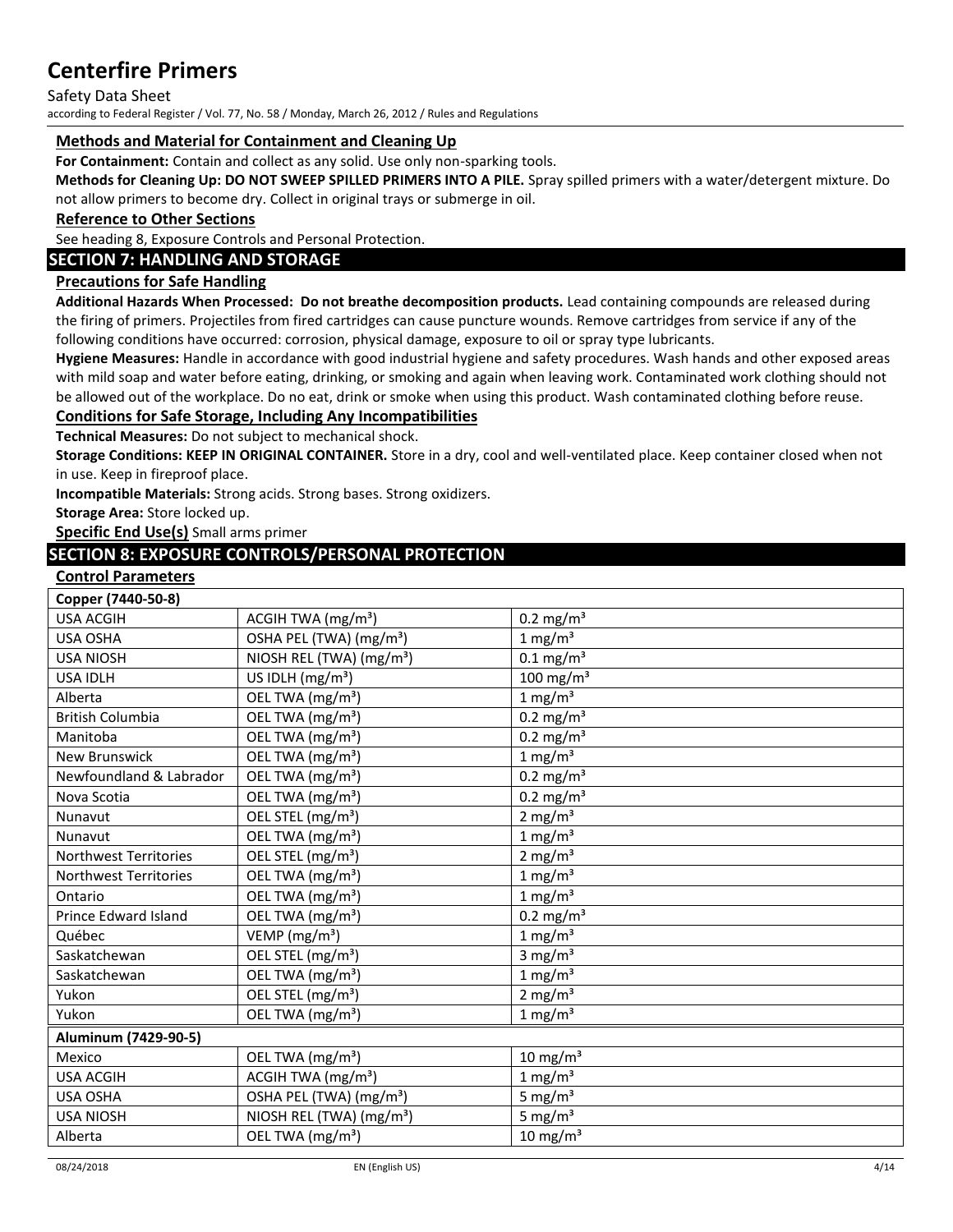### Safety Data Sheet

according to Federal Register / Vol. 77, No. 58 / Monday, March 26, 2012 / Rules and Regulations

| <b>British Columbia</b> | OEL TWA (mg/m <sup>3</sup> )                 | $1.0$ mg/m <sup>3</sup>  |
|-------------------------|----------------------------------------------|--------------------------|
| Manitoba                | OEL TWA (mg/m <sup>3</sup> )                 | $1 \text{ mg/m}^3$       |
| <b>New Brunswick</b>    | OEL TWA (mg/m <sup>3</sup> )                 | $10 \text{ mg/m}^3$      |
| Newfoundland & Labrador | OEL TWA (mg/m <sup>3</sup> )                 | $1$ mg/m <sup>3</sup>    |
| Nova Scotia             | OEL TWA (mg/m <sup>3</sup> )                 | $1 \text{ mg/m}^3$       |
| Nunavut                 | OEL STEL (mg/m <sup>3</sup> )                | $20 \text{ mg/m}^3$      |
| Nunavut                 | OEL TWA (mg/m <sup>3</sup> )                 | $10 \text{ mg/m}^3$      |
| Northwest Territories   | OEL STEL (mg/m <sup>3</sup> )                | $20 \text{ mg/m}^3$      |
| Northwest Territories   | OEL TWA (mg/m <sup>3</sup> )                 | $10 \text{ mg/m}^3$      |
| Ontario                 | OEL TWA (mg/m <sup>3</sup> )                 | $1 \text{ mg/m}^3$       |
| Prince Edward Island    | OEL TWA (mg/m <sup>3</sup> )                 | $1 \text{ mg/m}^3$       |
| Québec                  | VEMP (mg/m <sup>3</sup> )                    | $10 \text{ mg/m}^3$      |
| Saskatchewan            | OEL STEL (mg/m <sup>3</sup> )                | $20 \text{ mg/m}^3$      |
| Saskatchewan            | OEL TWA (mg/m <sup>3</sup> )                 | $10 \text{ mg/m}^3$      |
| Antimony (7440-36-0)    |                                              |                          |
| Mexico                  | OEL TWA (mg/m <sup>3</sup> )                 | $0.5 \text{ mg/m}^3$     |
| <b>USA ACGIH</b>        | $\overline{ACG}$ IH TWA (mg/m <sup>3</sup> ) | $0.5$ mg/m <sup>3</sup>  |
| USA OSHA                | OSHA PEL (TWA) (mg/m <sup>3</sup> )          | $0.5$ mg/m <sup>3</sup>  |
| <b>USA NIOSH</b>        | NIOSH REL (TWA) (mg/m <sup>3</sup> )         | $0.5$ mg/m <sup>3</sup>  |
| <b>USA IDLH</b>         | US IDLH (mg/m <sup>3</sup> )                 | 50 mg/ $m3$              |
| Alberta                 | OEL TWA (mg/m <sup>3</sup> )                 | $0.5 \text{ mg/m}^3$     |
| <b>British Columbia</b> | OEL TWA (mg/m <sup>3</sup> )                 | $0.5$ mg/m <sup>3</sup>  |
| Manitoba                | OEL TWA (mg/m <sup>3</sup> )                 | $0.5$ mg/m <sup>3</sup>  |
| <b>New Brunswick</b>    | OEL TWA (mg/m <sup>3</sup> )                 | $0.5$ mg/m <sup>3</sup>  |
| Newfoundland & Labrador | OEL TWA (mg/m <sup>3</sup> )                 | $0.5 \text{ mg/m}^3$     |
| Nova Scotia             | OEL TWA (mg/m <sup>3</sup> )                 | $0.5$ mg/m <sup>3</sup>  |
| Nunavut                 | OEL STEL (mg/m <sup>3</sup> )                | 1.5 mg/ $m3$             |
| Nunavut                 | OEL TWA (mg/m <sup>3</sup> )                 | $0.5$ mg/m <sup>3</sup>  |
| Northwest Territories   | OEL STEL (mg/m <sup>3</sup> )                | 1.5 mg/ $m3$             |
| Northwest Territories   | OEL TWA (mg/m <sup>3</sup> )                 | $0.5$ mg/m <sup>3</sup>  |
| Ontario                 | OEL TWA (mg/m <sup>3</sup> )                 | $0.5$ mg/m <sup>3</sup>  |
| Prince Edward Island    | OEL TWA (mg/m <sup>3</sup> )                 | $0.5$ mg/m <sup>3</sup>  |
| Québec                  | VEMP (mg/m <sup>3</sup> )                    | $0.5$ mg/m <sup>3</sup>  |
| Saskatchewan            | OEL STEL (mg/m <sup>3</sup> )                | 1.5 mg/ $m3$             |
| Saskatchewan            | OEL TWA (mg/m <sup>3</sup> )                 | $0.5 \text{ mg/m}^3$     |
| Yukon                   | OEL STEL (mg/m <sup>3</sup> )                | $0.75$ mg/m <sup>3</sup> |
| Yukon                   | OEL TWA (mg/m <sup>3</sup> )                 | $0.5$ mg/m <sup>3</sup>  |
|                         |                                              |                          |
| Barium (7440-39-3)      |                                              |                          |
| <b>USA ACGIH</b>        | ACGIH TWA (mg/m <sup>3</sup> )               | $0.5$ mg/m <sup>3</sup>  |
| Alberta                 | OEL TWA (mg/m <sup>3</sup> )                 | $0.5$ mg/m <sup>3</sup>  |
| <b>British Columbia</b> | OEL TWA (mg/m <sup>3</sup> )                 | $0.5$ mg/m <sup>3</sup>  |
| Manitoba                | OEL TWA (mg/m <sup>3</sup> )                 | $0.5$ mg/m <sup>3</sup>  |
| New Brunswick           | OEL TWA (mg/m <sup>3</sup> )                 | $0.5$ mg/m <sup>3</sup>  |
| Newfoundland & Labrador | OEL TWA (mg/m <sup>3</sup> )                 | $0.5$ mg/m <sup>3</sup>  |
| Nova Scotia             | OEL TWA (mg/m <sup>3</sup> )                 | $0.5$ mg/m <sup>3</sup>  |
| Ontario                 | OEL TWA (mg/m <sup>3</sup> )                 | $0.5$ mg/m <sup>3</sup>  |
| Prince Edward Island    | OEL TWA (mg/m <sup>3</sup> )                 | $0.5$ mg/m <sup>3</sup>  |
| Saskatchewan            | OEL STEL (mg/m <sup>3</sup> )                | 1.5 mg/ $m3$             |
| Saskatchewan            | OEL TWA (mg/m <sup>3</sup> )                 | $0.5 \text{ mg/m}^3$     |
| Nitroglycerin (55-63-0) |                                              |                          |
| Mexico                  | OEL TWA (mg/m <sup>3</sup> )                 | $0.5 \text{ mg/m}^3$     |
| 08/24/2018              | EN (English US)                              | 5/14                     |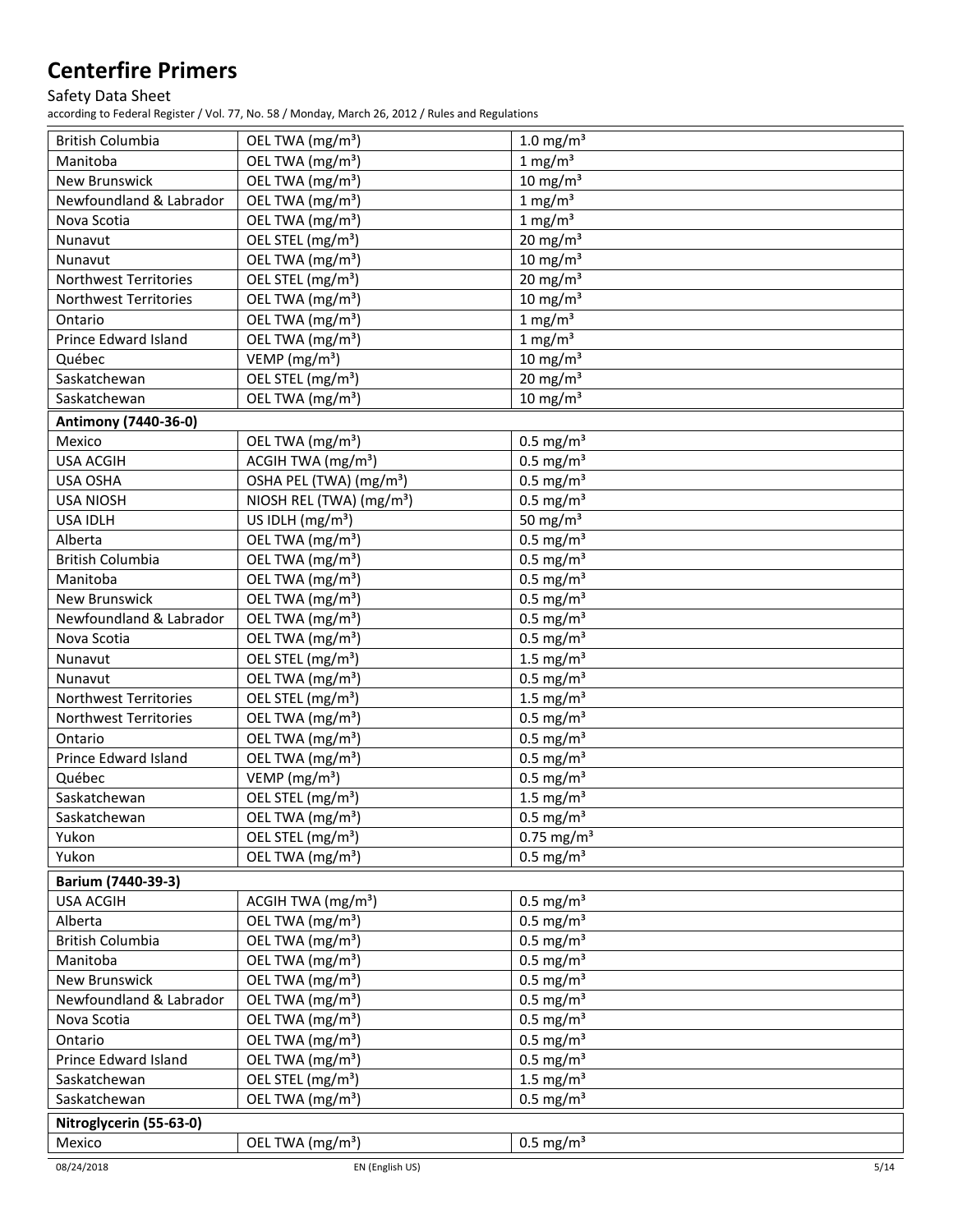## Safety Data Sheet

according to Federal Register / Vol. 77, No. 58 / Monday, March 26, 2012 / Rules and Regulations

| Mexico                     | OEL TWA (ppm)                                                  | 0.05 ppm                                                              |
|----------------------------|----------------------------------------------------------------|-----------------------------------------------------------------------|
| Mexico                     | OEL STEL (mg/m <sup>3</sup> )                                  | $1 \text{ mg/m}^3$                                                    |
| Mexico                     | OEL STEL (ppm)                                                 | $0.1$ ppm                                                             |
| <b>USA ACGIH</b>           | ACGIH TWA (ppm)                                                | 0.05 ppm                                                              |
| USA OSHA                   | OSHA PEL (Ceiling) (mg/m <sup>3</sup> )                        | 2 mg/ $m3$                                                            |
| USA OSHA                   | OSHA PEL (Ceiling) (ppm)                                       | $0.2$ ppm                                                             |
| <b>USA NIOSH</b>           | NIOSH REL (STEL) (mg/m <sup>3</sup> )                          | $0.1 \text{ mg/m}^3$                                                  |
| <b>USA IDLH</b>            | US IDLH $(mg/m3)$                                              | 75 mg/ $m3$                                                           |
| Alberta                    | OEL TWA (mg/m <sup>3</sup> )                                   | $\overline{0.5}$ mg/m <sup>3</sup>                                    |
| Alberta                    | OEL TWA (ppm)                                                  | 0.05 ppm                                                              |
| <b>British Columbia</b>    | OEL TWA (ppm)                                                  | 0.05 ppm                                                              |
| Manitoba                   | OEL TWA (ppm)                                                  | 0.05 ppm                                                              |
| New Brunswick              | OEL TWA (mg/m <sup>3</sup> )                                   | $0.46$ mg/m <sup>3</sup>                                              |
| <b>New Brunswick</b>       | OEL TWA (ppm)                                                  | 0.05 ppm                                                              |
| Newfoundland & Labrador    | OEL TWA (ppm)                                                  | 0.05 ppm                                                              |
| Nova Scotia                | OEL TWA (ppm)                                                  | 0.05 ppm                                                              |
| Nunavut                    | OEL STEL (mg/m <sup>3</sup> )                                  | $0.46$ mg/m <sup>3</sup>                                              |
| Nunavut                    | OEL STEL (ppm)                                                 | 0.05 ppm                                                              |
| Nunavut                    | OEL TWA (mg/m <sup>3</sup> )                                   | 1.9 mg/ $m3$                                                          |
| Nunavut                    | OEL TWA (ppm)                                                  | $0.02$ ppm                                                            |
| Northwest Territories      | OEL STEL (mg/m <sup>3</sup> )                                  | $0.46$ mg/m <sup>3</sup>                                              |
| Northwest Territories      | OEL STEL (ppm)                                                 | $0.05$ ppm                                                            |
| Northwest Territories      | OEL TWA (mg/m <sup>3</sup> )                                   | $1.9 \text{ mg/m}^3$                                                  |
| Northwest Territories      | OEL TWA (ppm)                                                  | $0.02$ ppm                                                            |
| Ontario                    | OEL TWA (ppm)                                                  | 0.05 ppm                                                              |
| Prince Edward Island       | OEL TWA (ppm)                                                  | 0.05 ppm                                                              |
| Québec                     | PLAFOND (mg/m <sup>3</sup> )                                   | 1.86 mg/m <sup>3</sup>                                                |
| Québec                     | PLAFOND (ppm)                                                  | $0.2$ ppm                                                             |
| Saskatchewan               | OEL STEL (ppm)                                                 | $0.15$ ppm                                                            |
| Saskatchewan               | OEL TWA (ppm)                                                  | $0.05$ ppm                                                            |
| Yukon                      | OEL STEL (mg/m <sup>3</sup> )                                  | 2 mg/ $m3$                                                            |
| Yukon                      | OEL STEL (ppm)                                                 | $0.2$ ppm                                                             |
| Yukon                      | OEL TWA (mg/m <sup>3</sup> )                                   | 2 mg/ $m3$                                                            |
| Yukon                      | OEL TWA (ppm)                                                  | $0.2$ ppm                                                             |
|                            |                                                                |                                                                       |
| Lead (7439-92-1)           |                                                                |                                                                       |
| Mexico<br><b>USA ACGIH</b> | OEL TWA (mg/m <sup>3</sup> )<br>ACGIH TWA (mg/m <sup>3</sup> ) | $0.15$ mg/m <sup>3</sup><br>$0.05$ mg/m <sup>3</sup>                  |
| USA OSHA                   | OSHA PEL (TWA) (mg/m <sup>3</sup> )                            | 50 $\mu$ g/m <sup>3</sup>                                             |
| <b>USA NIOSH</b>           | NIOSH REL (TWA) (mg/m <sup>3</sup> )                           | $0.050$ mg/m <sup>3</sup>                                             |
| <b>USA IDLH</b>            | US IDLH $(mg/m3)$                                              | $100$ mg/m <sup>3</sup>                                               |
| Alberta                    | OEL TWA (mg/m <sup>3</sup> )                                   | $0.05$ mg/m <sup>3</sup>                                              |
| <b>British Columbia</b>    | OEL TWA (mg/m <sup>3</sup> )                                   | $0.05$ mg/m <sup>3</sup>                                              |
| Manitoba                   | OEL TWA (mg/m <sup>3</sup> )                                   | $0.05$ mg/m <sup>3</sup>                                              |
| New Brunswick              | OEL TWA (mg/m <sup>3</sup> )                                   | $0.05$ mg/m <sup>3</sup>                                              |
|                            |                                                                |                                                                       |
| Newfoundland & Labrador    | OEL TWA (mg/m <sup>3</sup> )                                   | $0.05$ mg/m <sup>3</sup>                                              |
| Nova Scotia                | OEL TWA (mg/m <sup>3</sup> )                                   | $0.05$ mg/m <sup>3</sup><br>$0.45$ mg/m <sup>3</sup>                  |
| Nunavut                    | OEL STEL (mg/m <sup>3</sup> )                                  | $0.15$ mg/m <sup>3</sup>                                              |
| Nunavut                    | OEL TWA (mg/m <sup>3</sup> )                                   |                                                                       |
| Northwest Territories      | OEL STEL (mg/m <sup>3</sup> )                                  | $0.45$ mg/m <sup>3</sup>                                              |
| Northwest Territories      | OEL TWA (mg/m <sup>3</sup> )                                   | $0.15$ mg/m <sup>3</sup>                                              |
| Ontario                    | OEL TWA (mg/m <sup>3</sup> )                                   | 0.05 mg/m <sup>3</sup> (applies to workplaces to which the designated |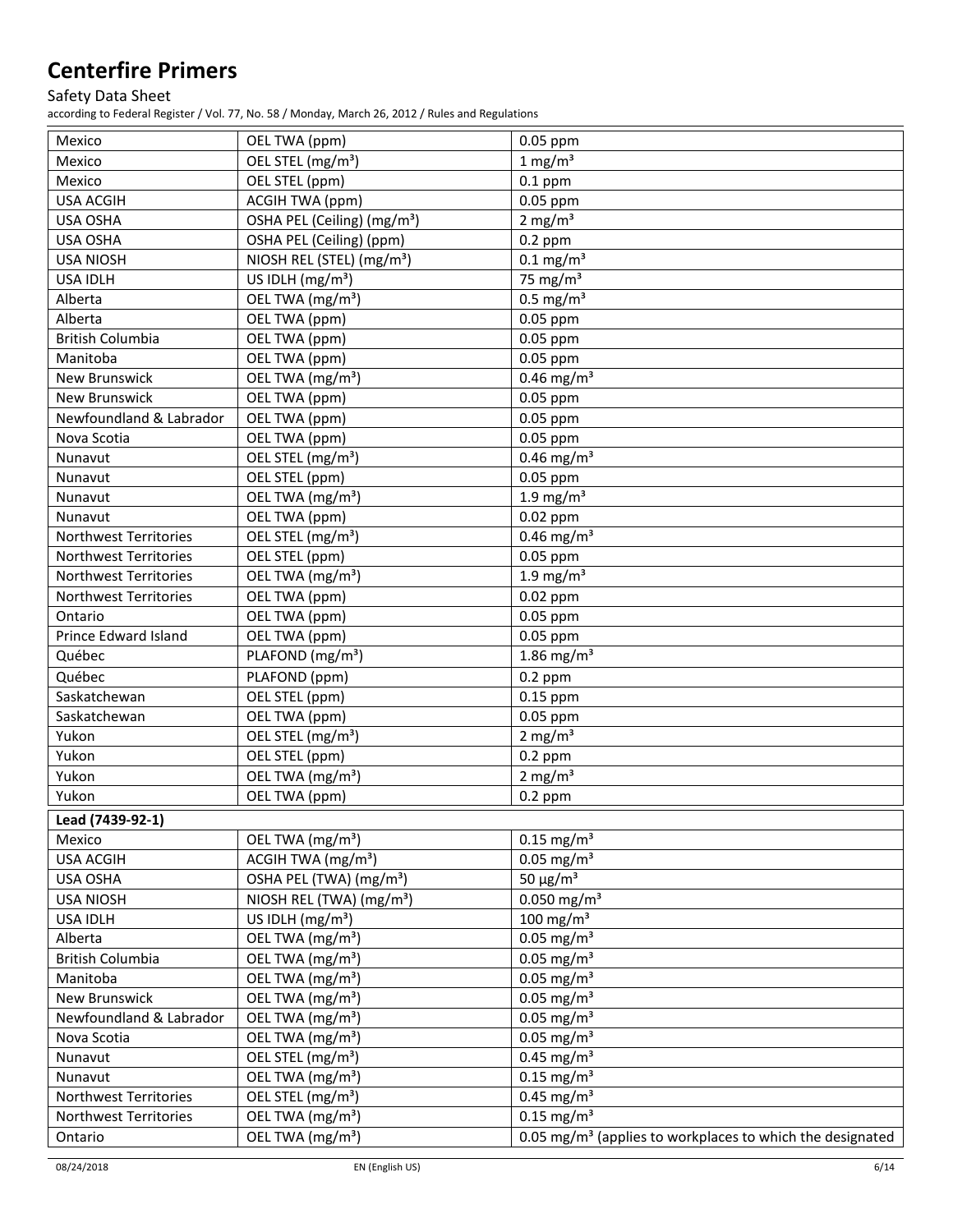### Safety Data Sheet

according to Federal Register / Vol. 77, No. 58 / Monday, March 26, 2012 / Rules and Regulations

|                         |                                      | substances regulation does not apply) |
|-------------------------|--------------------------------------|---------------------------------------|
| Prince Edward Island    | OEL TWA (mg/m <sup>3</sup> )         | $0.05$ mg/m <sup>3</sup>              |
| Québec                  | VEMP (mg/m <sup>3</sup> )            | $0.05$ mg/m <sup>3</sup>              |
| Saskatchewan            | OEL STEL (mg/m <sup>3</sup> )        | $0.15$ mg/m <sup>3</sup>              |
| Saskatchewan            | OEL TWA (mg/m <sup>3</sup> )         | $0.05$ mg/m <sup>3</sup>              |
| Yukon                   | OEL STEL (mg/m <sup>3</sup> )        | $0.45$ mg/m <sup>3</sup>              |
| Yukon                   | OEL TWA (mg/m <sup>3</sup> )         | $0.15$ mg/m <sup>3</sup>              |
| Nickel (7440-02-0)      |                                      |                                       |
| Mexico                  | OEL TWA (mg/m <sup>3</sup> )         | $1 \text{ mg/m}^3$                    |
| <b>USA ACGIH</b>        | ACGIH TWA (mg/m <sup>3</sup> )       | 1.5 mg/ $m3$                          |
| USA OSHA                | OSHA PEL (TWA) (mg/m <sup>3</sup> )  | $1 \text{ mg/m}^3$                    |
| <b>USA NIOSH</b>        | NIOSH REL (TWA) (mg/m <sup>3</sup> ) | $0.015$ mg/m <sup>3</sup>             |
| <b>USA IDLH</b>         | US IDLH (mg/m <sup>3</sup> )         | $10 \text{ mg/m}^3$                   |
| Alberta                 | OEL TWA (mg/m <sup>3</sup> )         | 1.5 mg/ $m3$                          |
| <b>British Columbia</b> | OEL TWA (mg/m <sup>3</sup> )         | $0.05$ mg/m <sup>3</sup>              |
| Manitoba                | OEL TWA (mg/m <sup>3</sup> )         | 1.5 mg/ $m3$                          |
| New Brunswick           | OEL TWA (mg/m <sup>3</sup> )         | 1 mg/m $\frac{3}{3}$                  |
| Newfoundland & Labrador | OEL TWA (mg/m <sup>3</sup> )         | 1.5 mg/ $m3$                          |
| Nova Scotia             | OEL TWA (mg/m <sup>3</sup> )         | 1.5 mg/ $m3$                          |
| Nunavut                 | OEL STEL (mg/m <sup>3</sup> )        | 2 mg/ $m3$                            |
| Nunavut                 | OEL TWA (mg/m <sup>3</sup> )         | $1 \text{ mg/m}^3$                    |
| Northwest Territories   | OEL STEL (mg/m <sup>3</sup> )        | 2 mg/ $m3$                            |
| Northwest Territories   | OEL TWA (mg/m <sup>3</sup> )         | $1$ mg/m <sup>3</sup>                 |
| Ontario                 | OEL TWA (mg/m <sup>3</sup> )         | $1 \text{ mg/m}^3$                    |
| Prince Edward Island    | OEL TWA (mg/m <sup>3</sup> )         | 1.5 mg/ $m3$                          |
| Québec                  | VEMP (mg/m <sup>3</sup> )            | $1 \text{ mg/m}^3$                    |
| Saskatchewan            | OEL STEL (mg/m <sup>3</sup> )        | 3 mg/ $m3$                            |
| Saskatchewan            | OEL TWA (mg/m <sup>3</sup> )         | 1.5 mg/ $m3$                          |
| Yukon                   | OEL STEL (mg/m <sup>3</sup> )        | 3 mg/ $m3$                            |
| Yukon                   | OEL TWA (mg/m <sup>3</sup> )         | $1 \text{ mg/m}^3$                    |
| Barium (7440-39-3)      |                                      |                                       |
| <b>USA ACGIH</b>        | ACGIH TWA (mg/m <sup>3</sup> )       | $0.5$ mg/m <sup>3</sup>               |
| Alberta                 | OEL TWA (mg/m <sup>3</sup> )         | $0.5$ mg/m <sup>3</sup>               |
| <b>British Columbia</b> | OEL TWA (mg/m <sup>3</sup> )         | $0.5$ mg/m <sup>3</sup>               |
| Manitoba                | OEL TWA (mg/m <sup>3</sup> )         | $\overline{0.5}$ mg/m <sup>3</sup>    |
| New Brunswick           | OEL TWA (mg/m <sup>3</sup> )         | $0.5$ mg/m <sup>3</sup>               |
| Newfoundland & Labrador | OEL TWA (mg/m <sup>3</sup> )         | $0.5$ mg/m <sup>3</sup>               |
| Nova Scotia             | OEL TWA (mg/m <sup>3</sup> )         | $0.5$ mg/m <sup>3</sup>               |
| Ontario                 | OEL TWA (mg/m <sup>3</sup> )         | $0.5 \text{ mg/m}^3$                  |
| Prince Edward Island    | OEL TWA (mg/m <sup>3</sup> )         | $0.5 \text{ mg/m}^3$                  |
| Saskatchewan            | OEL STEL (mg/m <sup>3</sup> )        | 1.5 mg/ $m3$                          |
| Saskatchewan            | OEL TWA (mg/m <sup>3</sup> )         | $0.5 \text{ mg/m}^3$                  |

### **Exposure Controls**

**Appropriate Engineering Controls:** Emergency eye wash fountains and safety showers should be available in the immediate vicinity of any potential exposure. Ensure adequate ventilation, especially in confined areas. Ensure all national/local regulations are observed.

**Personal Protective Equipment:** Gloves. Protective goggles. Protective clothing.

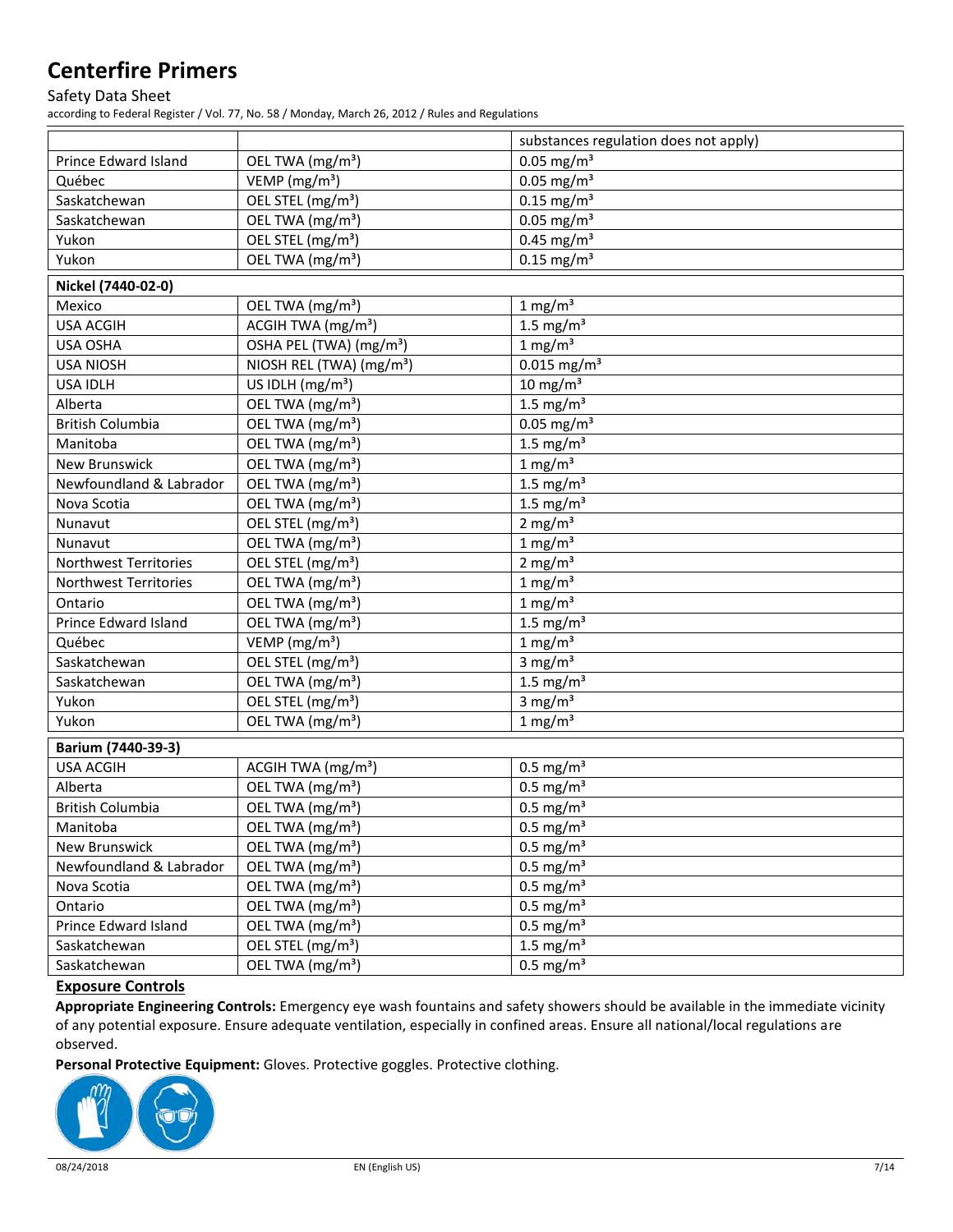Safety Data Sheet

according to Federal Register / Vol. 77, No. 58 / Monday, March 26, 2012 / Rules and Regulations

**Materials for Protective Clothing:** Chemically resistant materials and fabrics.

**Hand Protection:** Wear chemically resistant protective gloves.

**Eye Protection:** Chemical goggles or safety glasses.

**Skin and Body Protection:** Wash contaminated clothing before reuse.

**Respiratory Protection:** Use a NIOSH-approved respirator or self-contained breathing apparatus whenever exposure may exceed established Occupational Exposure Limits.

**Environmental Exposure Controls:** Do not allow the product to be released into the environment.

**Other Information:** When using, do not eat, drink or smoke.

## **SECTION 9: PHYSICAL AND CHEMICAL PROPERTIES**

**Information on Basic Physical and Chemical Properties**

| <b>Physical State</b>                                    | $\ddot{\cdot}$       | Solid                          |
|----------------------------------------------------------|----------------------|--------------------------------|
| Appearance                                               |                      | Nickel plated or brass cup.    |
| Odor                                                     |                      | Not available                  |
| <b>Odor Threshold</b>                                    |                      | Not available                  |
| рH                                                       |                      | Not available                  |
| <b>Evaporation Rate</b>                                  |                      | Not available                  |
| <b>Melting Point</b>                                     |                      | Not available                  |
| <b>Freezing Point</b>                                    |                      | Not available                  |
| <b>Boiling Point</b>                                     |                      | Not available                  |
| <b>Flash Point</b>                                       |                      | Not available                  |
| <b>Auto-ignition Temperature</b>                         |                      | Not available                  |
| <b>Decomposition Temperature</b>                         |                      | Not available                  |
| Flammability (solid, gas)                                |                      | Not available                  |
| <b>Lower Flammable Limit</b>                             |                      | Not available                  |
| <b>Upper Flammable Limit</b>                             |                      | Not available                  |
| <b>Vapor Pressure</b>                                    |                      | Not available                  |
| Relative Vapor Density at 20 °C                          |                      | Not available                  |
| <b>Relative Density</b>                                  |                      | Not available                  |
| <b>Specific Gravity</b>                                  |                      | Not available                  |
| <b>Solubility</b>                                        |                      | Not available                  |
| Partition coefficient: n-octanol/water                   |                      | Not available                  |
| <b>Viscosity</b>                                         |                      | Not available                  |
| <b>Explosive properties</b>                              |                      | Fire or projection hazard      |
| <b>Explosion Data – Sensitivity to Mechanical Impact</b> | $\ddot{\phantom{a}}$ | Sensitive to mechanical impact |
| <b>Explosion Data - Sensitivity to Static Discharge</b>  |                      | Not sensitive                  |

## **SECTION 10: STABILITY AND REACTIVITY**

**Reactivity:** May detonate with friction, impact, and heat. WILL PROPAGATE OUTSIDE OF ORIGINAL PACKAGING.

**Chemical Stability:** Risk of explosion by shock, friction, fire or other sources of ignition.

**Possibility of Hazardous Reactions:** Hazardous polymerization will not occur.

**Conditions to Avoid:** Heat. Sparks. Open flame. Overheating. Extremely high or low temperatures. Direct sunlight. **Incompatible Materials:** Strong acids. Strong bases. Strong oxidizers.

## **Hazardous Decomposition Products:** None known.

## **SECTION 11: TOXICOLOGICAL INFORMATION**

**Information on Toxicological Effects - Product**

**Acute Toxicity:** Fatal if swallowed. Fatal if inhaled.

#### **LD50 and LC50 Data:**

| <b>Centerfire Primers</b> |                         |
|---------------------------|-------------------------|
| ATE US (oral)             | 5.00 mg/kg body weight  |
| ATE US (dermal)           | 50.00 mg/kg body weight |
| ATE US (dust, mist)       | $0.05$ mg/l/4h          |

**Skin Corrosion/Irritation:** Not classified

**Serious Eye Damage/Irritation:** Not classified

**Respiratory or Skin Sensitization:** Not classified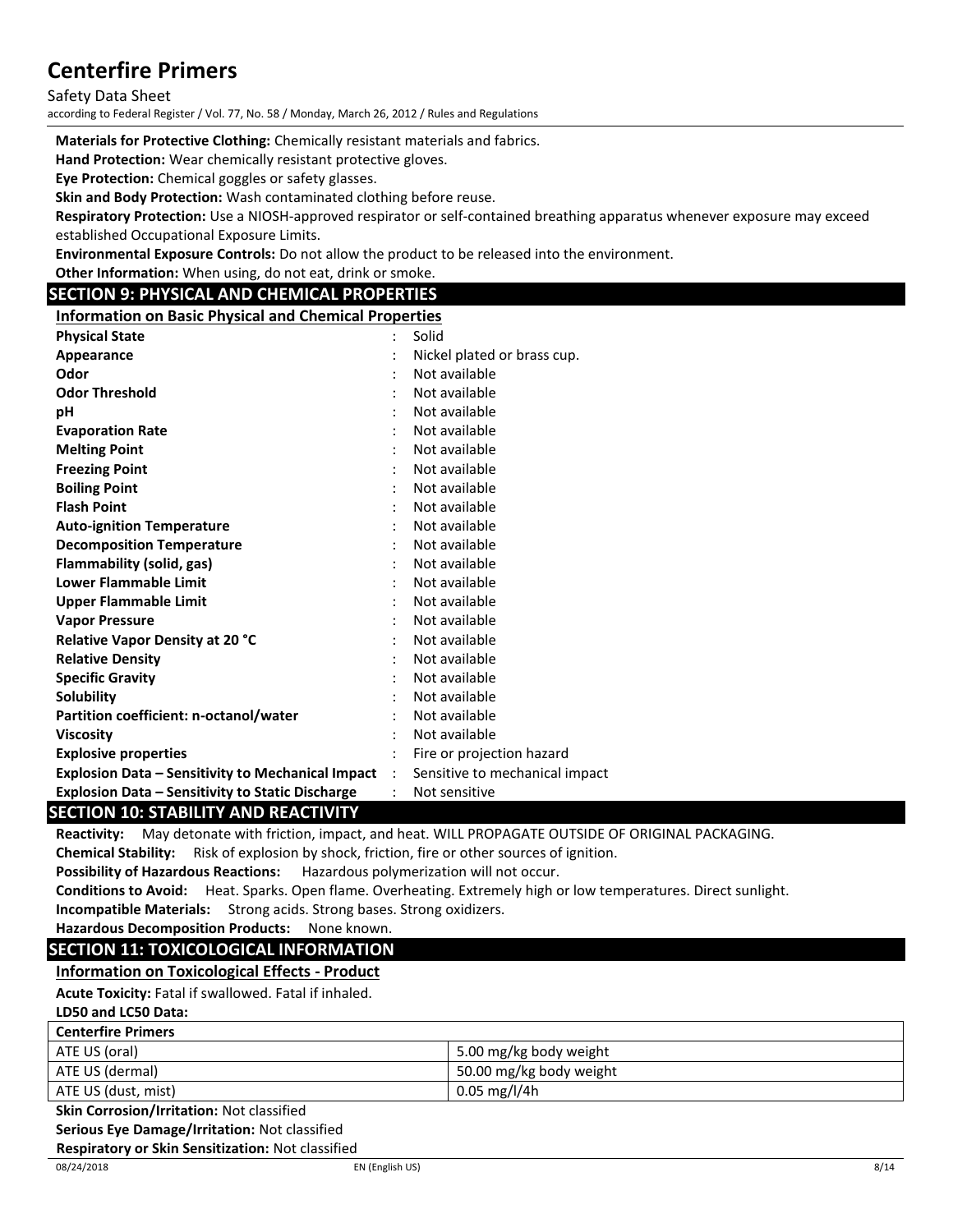Safety Data Sheet according to Federal Register / Vol. 77, No. 58 / Monday, March 26, 2012 / Rules and Regulations

**Germ Cell Mutagenicity:** Not classified

**Teratogenicity:** Not available

**Carcinogenicity:** The National Toxicology Program (NTP) considers lead compounds reasonably anticipated to be a human carcinogen. **Specific Target Organ Toxicity (Repeated Exposure):** May cause damage to organs through prolonged or repeated exposure.

**Reproductive Toxicity:** May damage fertility or the unborn child.

**Specific Target Organ Toxicity (Single Exposure):** Not classified

**Aspiration Hazard:** Not classified

**Symptoms/Injuries After Inhalation:** Fatal if inhaled.

**Symptoms/Injuries After Skin Contact:** May cause skin irritation.

**Symptoms/Injuries After Eye Contact:** May cause eye irritation.

**Symptoms/Injuries After Ingestion:** Fatal if swallowed.

**Chronic Symptoms:** May damage fertility. May cause cancer. May damage the unborn child. May cause damage to organs through prolonged or repeated exposure.

### **Information on Toxicological Effects - Ingredient(s)**

**LD50 and LC50 Data:**

| Barium (7440-39-3)                                                                                      |                                                                                                |                                                                                              |
|---------------------------------------------------------------------------------------------------------|------------------------------------------------------------------------------------------------|----------------------------------------------------------------------------------------------|
| LD50 Oral Rat                                                                                           |                                                                                                | 132 $mg/kg$                                                                                  |
| Lead, dihydroxy[2,4,6-trinitro-1,3-benzenediolato(2-)]di- (12403-82-6)                                  |                                                                                                |                                                                                              |
| ATE US (oral)                                                                                           |                                                                                                | 500.00 mg/kg body weight                                                                     |
| ATE US (dust, mist)                                                                                     |                                                                                                | 1.50 mg/l/4h                                                                                 |
| Nickel (7440-02-0)                                                                                      |                                                                                                |                                                                                              |
| LD50 Oral Rat                                                                                           |                                                                                                | > 9000 mg/kg                                                                                 |
| Nitroglycerin (55-63-0)                                                                                 |                                                                                                |                                                                                              |
| LD50 Oral Rat                                                                                           |                                                                                                | 105 mg/kg                                                                                    |
| LD50 Dermal Rabbit                                                                                      |                                                                                                | > 280 mg/kg                                                                                  |
| ATE US (dust, mist)                                                                                     |                                                                                                | $0.05$ mg/l/4h                                                                               |
| Antimony (7440-36-0)                                                                                    |                                                                                                |                                                                                              |
| LD50 Oral Rat                                                                                           |                                                                                                | $100$ mg/kg                                                                                  |
| Nickel (7440-02-0)                                                                                      |                                                                                                |                                                                                              |
| <b>IARC Group</b>                                                                                       |                                                                                                | 2B                                                                                           |
| National Toxicity Program (NTP) Status                                                                  |                                                                                                | Reasonably anticipated to be Human Carcinogen.                                               |
| Lead (7439-92-1)                                                                                        |                                                                                                |                                                                                              |
| <b>IARC Group</b>                                                                                       |                                                                                                | 2A                                                                                           |
| National Toxicity Program (NTP) Status                                                                  |                                                                                                | Reasonably anticipated to be Human Carcinogen.                                               |
| <b>SECTION 12: ECOLOGICAL INFORMATION</b>                                                               |                                                                                                |                                                                                              |
| <b>Toxicity</b>                                                                                         |                                                                                                |                                                                                              |
| Ecology - General: The ecotoxicological information applies to the materials encased within the product |                                                                                                |                                                                                              |
| Zinc (7440-66-6)                                                                                        |                                                                                                |                                                                                              |
| LC50 Fish 1                                                                                             |                                                                                                | 2.16 - 3.05 mg/l (Exposure time: 96 h - Species: Pimephales promelas [flow-through])         |
| EC50 Daphnia 1                                                                                          | 0.139 - 0.908 mg/l (Exposure time: 48 h - Species: Daphnia magna [Static])                     |                                                                                              |
| LC 50 Fish 2                                                                                            |                                                                                                | 0.211 - 0.269 mg/l (Exposure time: 96 h - Species: Pimephales promelas [semi-static])        |
| Copper (7440-50-8)                                                                                      |                                                                                                |                                                                                              |
| LC50 Fish 1                                                                                             | 0.0068 - 0.0156 mg/l (Exposure time: 96 h - Species: Pimephales promelas)                      |                                                                                              |
| EC50 Daphnia 1                                                                                          | 0.03 mg/l (Exposure time: 48 h - Species: Daphnia magna [Static])                              |                                                                                              |
| EC50 Other Aquatic Organisms 1                                                                          | 0.0426 - 0.0535 mg/l (Exposure time: 72 h - Species: Pseudokirchneriella subcapitata [static]) |                                                                                              |
| LC 50 Fish 2                                                                                            | 0.3 mg/l (Exposure time: 96 h - Species: Pimephales promelas [static])                         |                                                                                              |
| EC50 Other Aquatic Organisms 2                                                                          |                                                                                                | 0.031 - 0.054 mg/l (Exposure time: 96 h - Species: Pseudokirchneriella subcapitata [static]) |
| Lead (7439-92-1)                                                                                        |                                                                                                |                                                                                              |
| LC50 Fish 1                                                                                             |                                                                                                | 0.44 mg/l (Exposure time: 96 h - Species: Cyprinus carpio [semi-static])                     |
| EC50 Daphnia 1                                                                                          |                                                                                                | 600 µg/l (Exposure time: 48 h - Species: water flea)                                         |
| 9/14<br>08/24/2018<br>EN (English US)                                                                   |                                                                                                |                                                                                              |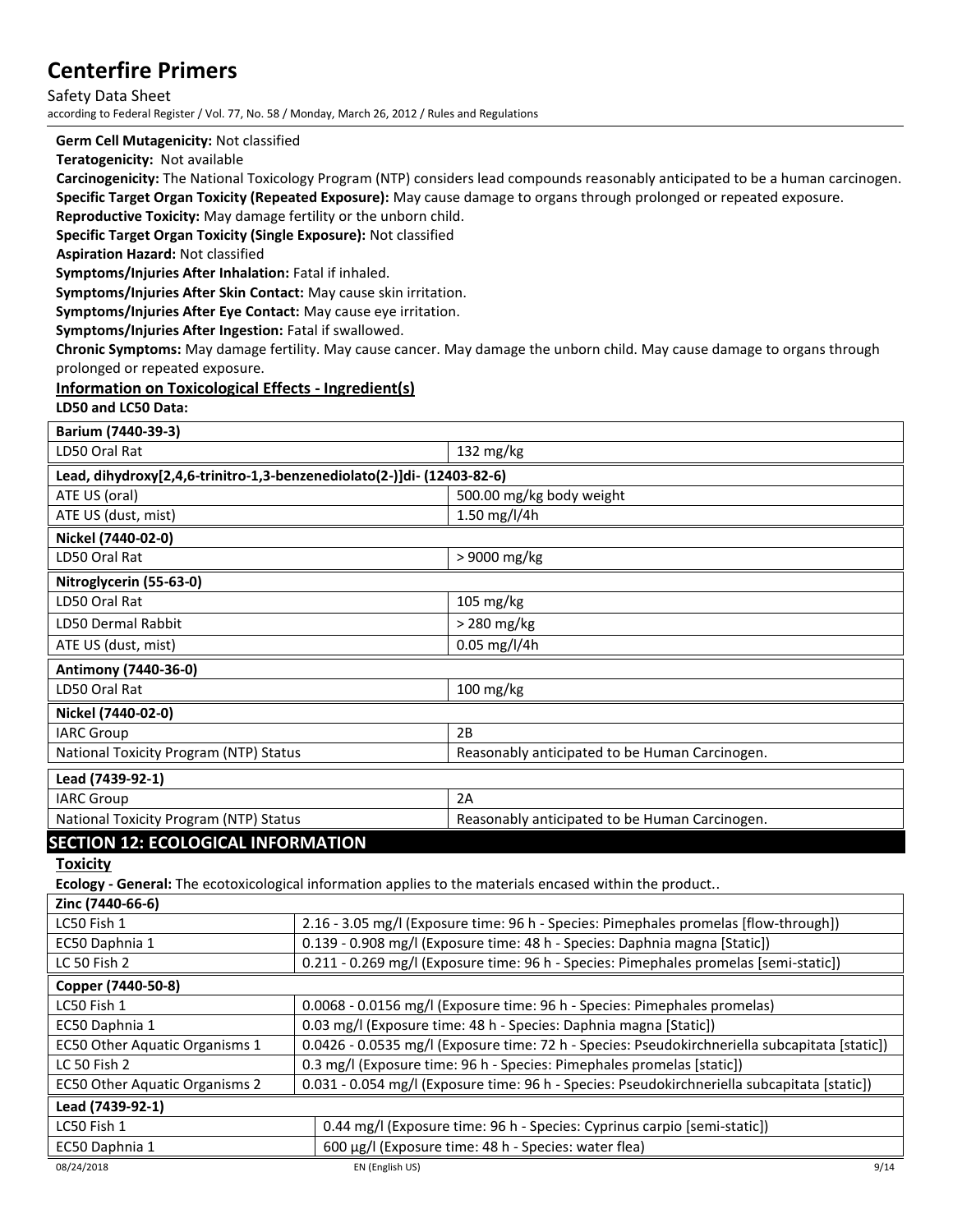### Safety Data Sheet

according to Federal Register / Vol. 77, No. 58 / Monday, March 26, 2012 / Rules and Regulations

| <b>LC 50 Fish 2</b>            | 1.17 mg/l (Exposure time: 96 h - Species: Oncorhynchus mykiss [flow-through])                |
|--------------------------------|----------------------------------------------------------------------------------------------|
| Nickel (7440-02-0)             |                                                                                              |
| LC50 Fish 1                    | 100 mg/l (Exposure time: 96 h - Species: Brachydanio rerio)                                  |
| EC50 Daphnia 1                 | 100 mg/l (Exposure time: 48 h - Species: Daphnia magna)                                      |
| <b>LC 50 Fish 2</b>            | 1.3 mg/l (Exposure time: 96 h - Species: Cyprinus carpio [semi-static])                      |
| EC50 Daphnia 2                 | 1 mg/l (Exposure time: 48 h - Species: Daphnia magna [Static])                               |
| EC50 Other Aquatic Organisms 2 | 0.174 - 0.311 mg/l (Exposure time: 96 h - Species: Pseudokirchneriella subcapitata [static]) |
| Nitroglycerin (55-63-0)        |                                                                                              |
| LC50 Fish 1                    | 0.87 - 3.25 mg/l (Exposure time: 96 h - Species: Lepomis macrochirus [flow-through])         |
| EC50 Daphnia 1                 | 46 - 55 mg/l (Exposure time: 48 h - Species: Daphnia magna)                                  |
| <b>LC 50 Fish 2</b>            | 0.87 - 2.21 mg/l (Exposure time: 96 h - Species: Lepomis macrochirus [static])               |
| EC50 Daphnia 2                 | 38 - 55 mg/l (Exposure time: 48 h - Species: Daphnia magna [Static])                         |

### **Persistence and Degradability**

| <b>Rifle/Pistol Primers</b>           |                                                                          |
|---------------------------------------|--------------------------------------------------------------------------|
| Persistence and Degradability         | Not established. May cause long-term adverse effects in the environment. |
| Copper (7440-50-8)                    |                                                                          |
| Persistence and Degradability         | Not readily biodegradable.                                               |
| <b>Bioaccumulative Potential</b>      |                                                                          |
| <b>Rifle/Pistol Primers</b>           |                                                                          |
| <b>Bioaccumulative Potential</b>      | Not established.                                                         |
| <b>Mobility in Soil Not available</b> |                                                                          |

**Other Adverse Effects**

**Other Information:** Avoid release to the environment.

### **SECTION 13: DISPOSAL CONSIDERATIONS**

**Waste Disposal Recommendations:** Dispose of waste material in accordance with all local, regional, national, provincial, territorial and international regulations. **DO NOT CONSOLIDATE PRIMERS OUTSIDE OF FACTORY PACKAGING**.

**Ecology – Waste Materials:** Avoid release to the environment.

## **SECTION 14: TRANSPORT INFORMATION**

#### **14.1 In Accordance with DOT**

The environmentally hazardous substance mark is not required when transported in sizes of .5 L or  $\leq$  kg.

| <b>Proper Shipping Name</b>  |  | : PRIMERS, CAP TYPE                                 |
|------------------------------|--|-----------------------------------------------------|
| <b>Hazard Class</b>          |  | 1.4S                                                |
| <b>Identification Number</b> |  | 1.4<br><b>UN0044</b>                                |
| <b>Label Codes</b>           |  | 1.4S                                                |
| <b>Packing Group</b>         |  | None                                                |
| <b>ERG Number</b>            |  | 114                                                 |
| 14.2 In Accordance with IMDG |  |                                                     |
| <b>Proper Shipping Name</b>  |  | : PRIMERS, CAP TYPE                                 |
| <b>Hazard Class</b>          |  | : 1                                                 |
| <b>Identification Number</b> |  | : UN0044                                            |
| <b>Label Codes</b>           |  | 1.4<br>: 1.4S                                       |
| EmS-No. (Fire)               |  | $: F-B$                                             |
| EmS-No. (Spillage)           |  | $: S-X$                                             |
| <b>MFAG Number</b>           |  | 114                                                 |
| 14.3 In Accordance with IATA |  |                                                     |
| <b>Proper Shipping Name</b>  |  | : Check with air carrier prior to shipment via air. |
| <b>Identification Number</b> |  |                                                     |
| <b>Hazard Class</b>          |  |                                                     |
| <b>Label Codes</b>           |  |                                                     |
| <b>ERG Code (IATA)</b>       |  |                                                     |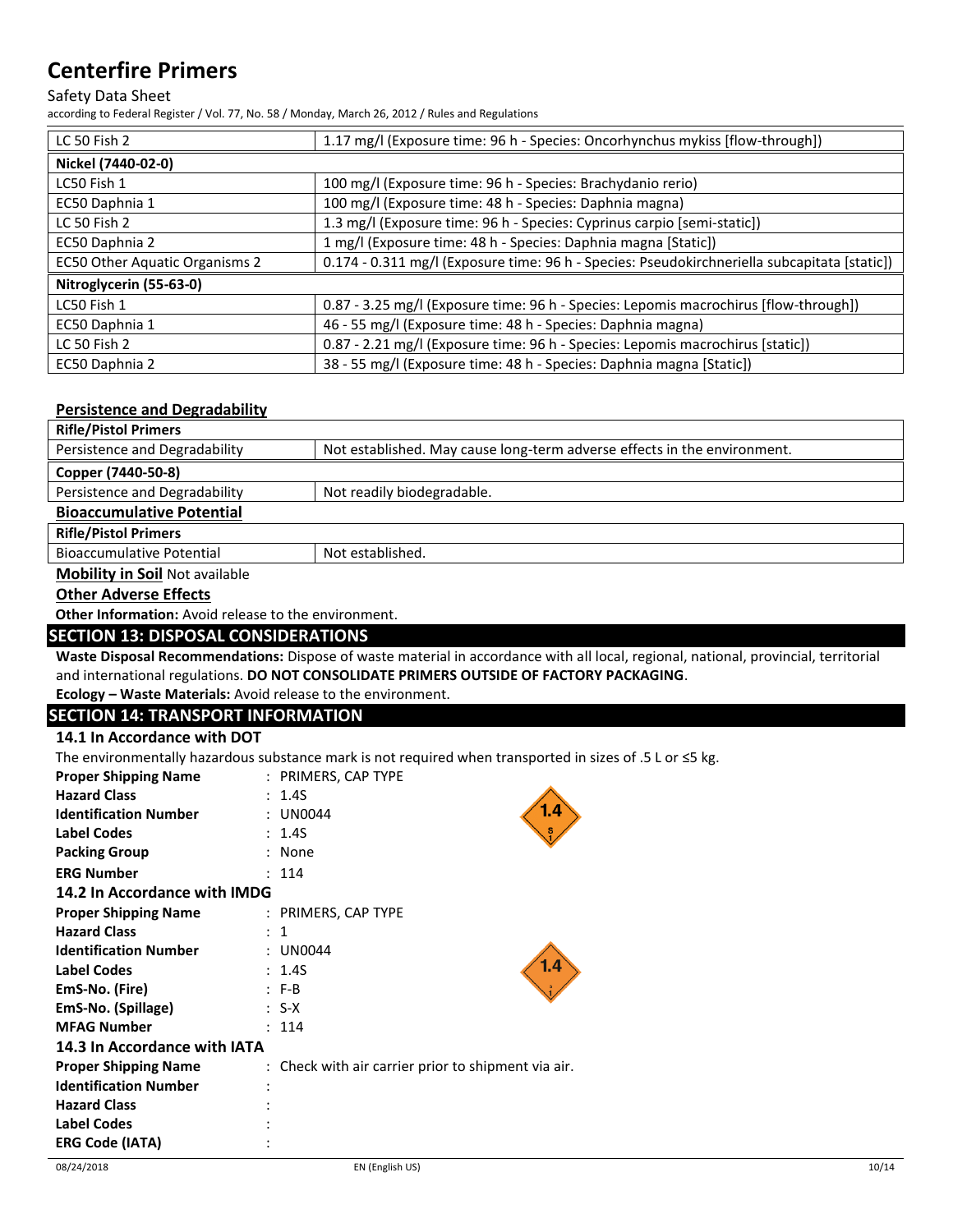Safety Data Sheet

according to Federal Register / Vol. 77, No. 58 / Monday, March 26, 2012 / Rules and Regulations

## **14.4 In Accordance with TDG**

| <b>Proper Shipping Name</b>  | : PRIMERS, CAP TYPE |
|------------------------------|---------------------|
| <b>Packing Group</b>         | : None              |
| <b>Hazard Class</b>          | $\cdot$ 1.45        |
| <b>Identification Number</b> | $:$ UN0044          |
| Label Codes                  | $\cdot$ 1.45        |



## **SECTION 15: REGULATORY INFORMATION**

**US Federal Regulations**

| <b>Centerfire Primers</b>                                                             |                                                           |
|---------------------------------------------------------------------------------------|-----------------------------------------------------------|
| <b>SARA Section 311/312 Hazard Classes</b>                                            | Immediate (acute) health hazard                           |
|                                                                                       | Delayed (chronic) health hazard                           |
|                                                                                       | Sudden release of pressure hazard                         |
| Zinc (7440-66-6)                                                                      |                                                           |
| Listed on the United States TSCA (Toxic Substances Control Act) inventory             |                                                           |
| Listed on United States SARA Section 313                                              |                                                           |
| <b>SARA Section 313 - Emission Reporting</b>                                          | 1.0 % (dust or fume only)                                 |
| Nickel (7440-02-0)                                                                    |                                                           |
| Listed on the United States TSCA (Toxic Substances Control Act) inventory             |                                                           |
| Listed on SARA Section 313 (Specific toxic chemical listings)                         |                                                           |
| RQ (Reportable Quantity, Section 304 of EPA's List of Lists):                         | 100 lb (only applicable if particles are $<$ 100 $\mu$ m) |
| <b>SARA Section 313 - Emission Reporting</b>                                          | 0.1%                                                      |
| Aluminum (7429-90-5)                                                                  |                                                           |
| Listed on the United States TSCA (Toxic Substances Control Act) inventory             |                                                           |
| Listed on SARA Section 313 (Specific toxic chemical listings)                         |                                                           |
| <b>SARA Section 313 - Emission Reporting</b>                                          | 1.0 % (dust or fume only)                                 |
| 1-Tetrazene-1-carboximidic acid, 4-(aminoiminomethyl)-, 2-nitrosohydrazide (109-27-3) |                                                           |
| Listed on the United States TSCA (Toxic Substances Control Act) inventory             |                                                           |
| Antimony (7440-36-0)                                                                  |                                                           |
| Listed on the United States TSCA (Toxic Substances Control Act) inventory             |                                                           |
| Listed on SARA Section 313 (Specific toxic chemical listings)                         |                                                           |
| <b>SARA Section 313 - Emission Reporting</b>                                          | 1.0%                                                      |
| Lead, dihydroxy[2,4,6-trinitro-1,3-benzenediolato(2-)]di- (12403-82-6)                |                                                           |
| Listed on the United States TSCA (Toxic Substances Control Act) inventory             |                                                           |
| Nitrocellulose (9004-70-0)                                                            |                                                           |
| Listed on the United States TSCA (Toxic Substances Control Act) inventory             |                                                           |
| Lead (7439-92-1)                                                                      |                                                           |
| Listed on the United States TSCA (Toxic Substances Control Act) inventory             |                                                           |
| Listed on SARA Section 313 (Specific toxic chemical listings)                         |                                                           |
| <b>SARA Section 313 - Emission Reporting</b>                                          | 0.1%                                                      |
| Copper (7440-50-8)                                                                    |                                                           |
| Listed on the United States TSCA (Toxic Substances Control Act) inventory             |                                                           |
| Listed on United States SARA Section 313                                              |                                                           |
| <b>SARA Section 313 - Emission Reporting</b>                                          | 1.0%                                                      |
| Nitroglycerin (55-63-0)                                                               |                                                           |
| Listed on the United States TSCA (Toxic Substances Control Act) inventory             |                                                           |
| Listed on United States SARA Section 313                                              |                                                           |
| <b>SARA Section 313 - Emission Reporting</b>                                          | 1.0%                                                      |
| Barium (7440-39-3)                                                                    |                                                           |
| Listed on the United States TSCA (Toxic Substances Control Act) inventory             |                                                           |
| Listed on United States SARA Section 313                                              |                                                           |
| 08/24/2018<br>EN (English US)                                                         | 11/14                                                     |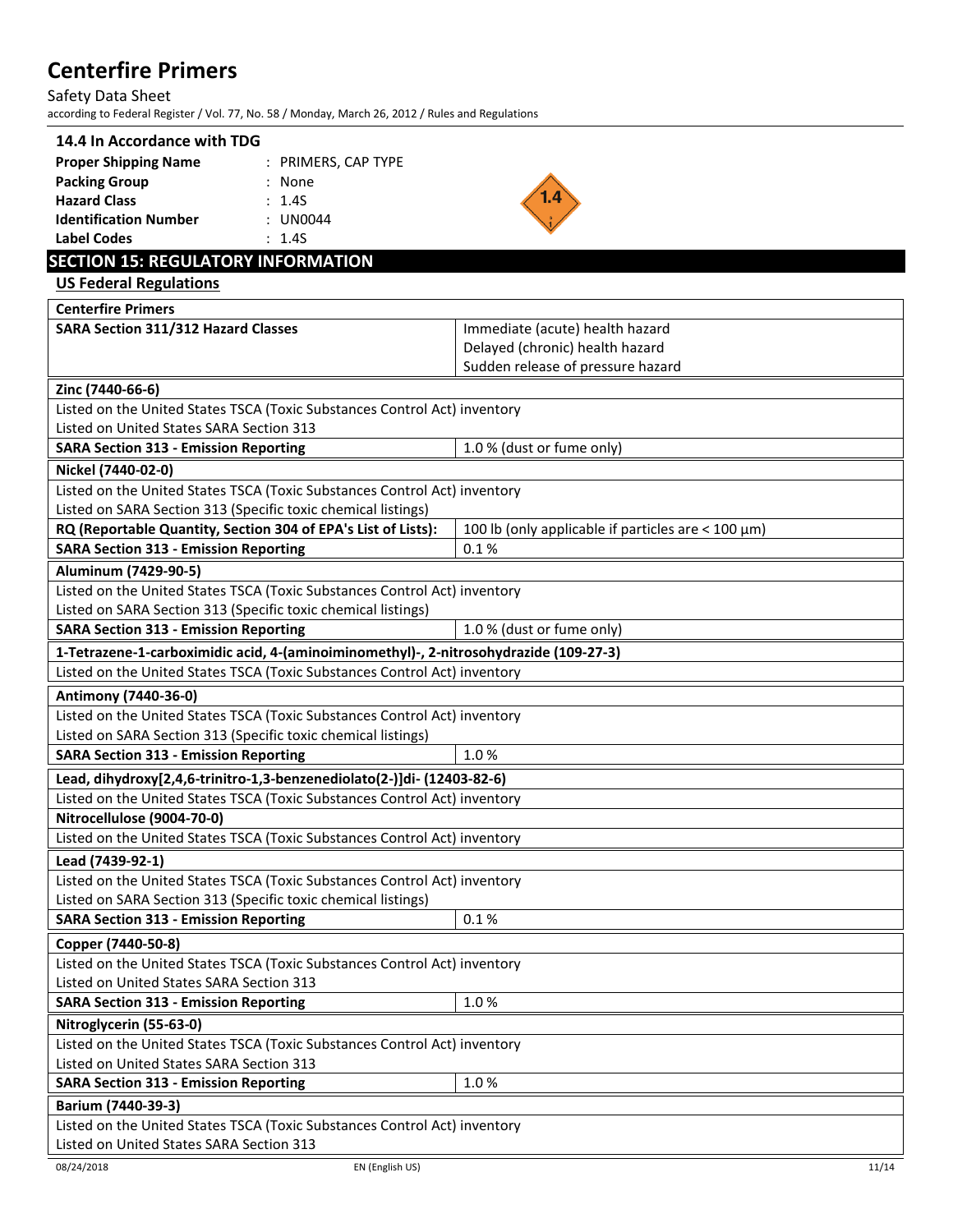#### Safety Data Sheet

according to Federal Register / Vol. 77, No. 58 / Monday, March 26, 2012 / Rules and Regulations

| <b>SARA Section 313 - Emission Reporting</b> | 1.0 % |
|----------------------------------------------|-------|
| <b>US State Regulations</b>                  |       |
| Nickel (7440-02-0)                           |       |

| 1110101117700401                                      |                                                       |
|-------------------------------------------------------|-------------------------------------------------------|
| U.S. - California - Proposition 65 - Carcinogens List | WARNING: This product contains chemicals known to the |
|                                                       | State of California to cause cancer.                  |

| Lead (7439-92-1)                                                    |                                                          |
|---------------------------------------------------------------------|----------------------------------------------------------|
| U.S. - California - Proposition 65 - Carcinogens List               | WARNING: This product contains chemicals known to the    |
|                                                                     | State of California to cause cancer.                     |
| U.S. - California - Proposition 65 - Developmental Toxicity         | WARNING: This product contains chemicals known to the    |
|                                                                     | State of California to cause birth defects.              |
| U.S. - California - Proposition 65 - Reproductive Toxicity - Female | WARNING: This product contains chemicals known to the    |
|                                                                     | State of California to cause (Female) reproductive harm. |
| U.S. - California - Proposition 65 - Reproductive Toxicity - Male   | WARNING: This product contains chemicals known to the    |
|                                                                     | State of California to cause (Male) reproductive harm.   |

### **Lead (7439-92-1)**

- U.S. Massachusetts Right To Know List
- U.S. New Jersey Right to Know Hazardous Substance List
- U.S. Pennsylvania RTK (Right to Know) Environmental Hazard List
- U.S. Pennsylvania RTK (Right to Know) List

### **Nickel (7440-02-0)**

- U.S. Massachusetts Right To Know List
- U.S. New Jersey Right to Know Hazardous Substance List
- U.S. Pennsylvania RTK (Right to Know) Environmental Hazard List
- U.S. Pennsylvania RTK (Right to Know) Special Hazardous Substances
- U.S. Pennsylvania RTK (Right to Know) List

### **Antimony (7440-36-0)**

### U.S. - Massachusetts - Right To Know List

- U.S. New Jersey Right to Know Hazardous Substance List
- U.S. Pennsylvania RTK (Right to Know) Environmental Hazard List
- U.S. Pennsylvania RTK (Right to Know) List

#### **Aluminum (7429-90-5)**

- U.S. Massachusetts Right To Know List
- U.S. New Jersey Right to Know Hazardous Substance List
- U.S. Pennsylvania RTK (Right to Know) Environmental Hazard List
- U.S. Pennsylvania RTK (Right to Know) List

### **Zinc (7440-66-6)**

- U.S. Massachusetts Right To Know List
- U.S. New Jersey Right to Know Hazardous Substance List
- U.S. Pennsylvania RTK (Right to Know) Environmental Hazard List

U.S. - Pennsylvania - RTK (Right to Know) List

### **Nitrocellulose (9004-70-0)**

- U.S. Massachusetts Right To Know List
- U.S. New Jersey Right to Know Hazardous Substance List
- U.S. Pennsylvania RTK (Right to Know) List

### **Copper (7440-50-8)**

- U.S. Massachusetts Right To Know List
- U.S. New Jersey Right to Know Hazardous Substance List
- U.S. Pennsylvania RTK (Right to Know) Environmental Hazard List
- U.S. Pennsylvania RTK (Right to Know) List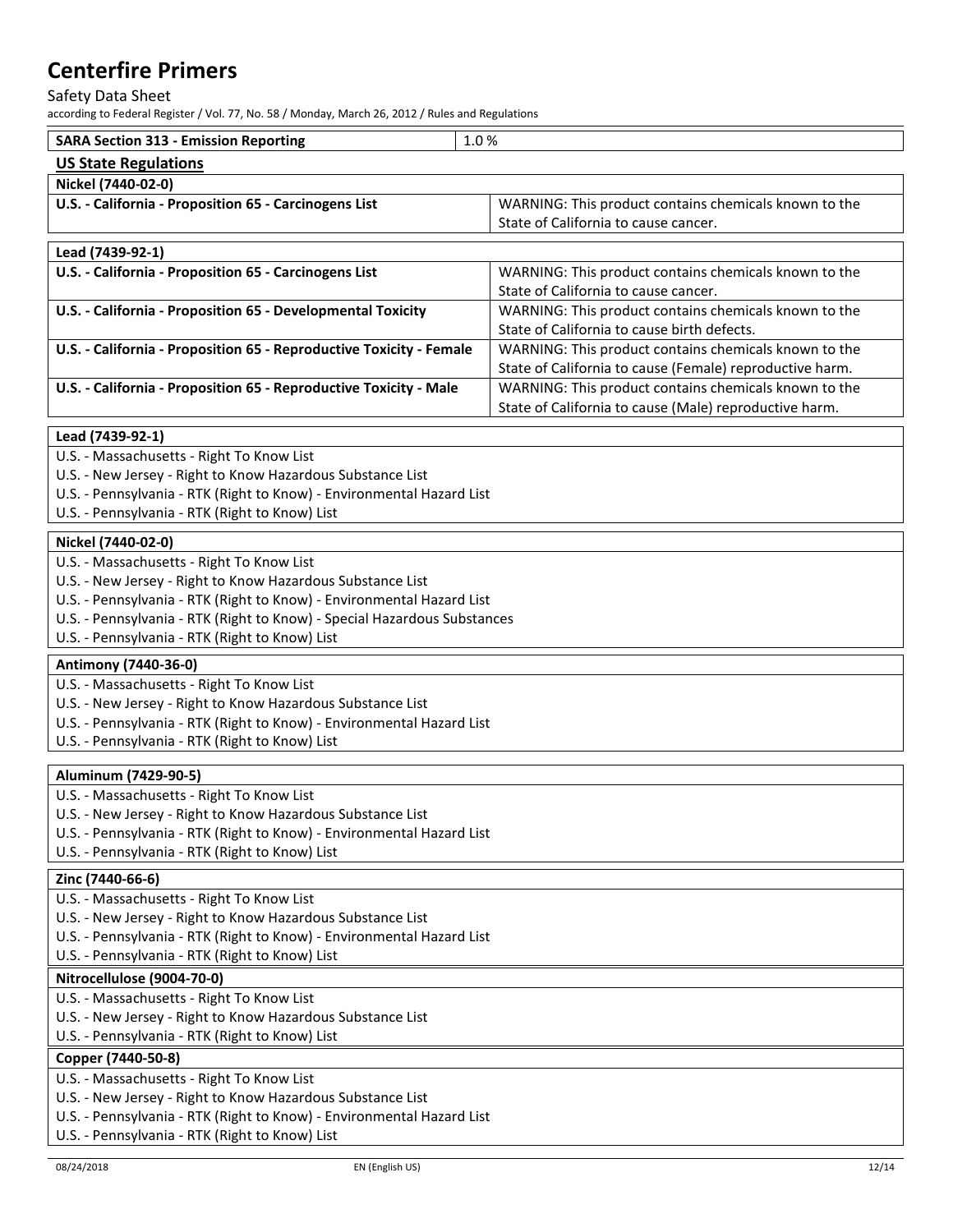### Safety Data Sheet

according to Federal Register / Vol. 77, No. 58 / Monday, March 26, 2012 / Rules and Regulations

| Nitroglycerin (55-63-0)                                               |  |
|-----------------------------------------------------------------------|--|
| U.S. - Massachusetts - Right To Know List                             |  |
| U.S. - New Jersey - Right to Know Hazardous Substance List            |  |
| U.S. - Pennsylvania - RTK (Right to Know) - Environmental Hazard List |  |
| U.S. - Pennsylvania - RTK (Right to Know) List                        |  |
| Barium (7440-39-3)                                                    |  |
| U.S. - Massachusetts - Right To Know List                             |  |
| U.S. - New Jersey - Right to Know Hazardous Substance List            |  |
| U.S. - Pennsylvania - RTK (Right to Know) - Environmental Hazard List |  |

U.S. - Pennsylvania - RTK (Right to Know) List

### **Canadian Regulations**

| <b>Centerfire Primers</b>   |                                                                                                    |
|-----------------------------|----------------------------------------------------------------------------------------------------|
| <b>WHMIS Classification</b> | Class B Division 6 - Reactive Flammable Material                                                   |
|                             | Class B Division 4 - Flammable Solid                                                               |
|                             | Class D Division 1 Subdivision A - Very toxic material causing immediate and serious toxic effects |
|                             | Class D Division 2 Subdivision A - Very toxic material causing other toxic effects                 |
|                             | Class D Division 2 Subdivision B - Toxic material causing other toxic effects                      |
|                             | Class F - Dangerously Reactive Material                                                            |
|                             | Note: Explosives are not regulated under WHMIS. They are subject to the regulations of the         |
|                             | <b>Explosives Act of Canada.</b>                                                                   |
|                             |                                                                                                    |



#### **Zinc (7440-66-6)**

Listed on the Canadian DSL (Domestic Sustances List)

| <b>WHMIS Classification</b> | Uncontrolled product according to WHMIS classification criteria |
|-----------------------------|-----------------------------------------------------------------|
| Nickel (7440-02-0)          |                                                                 |

**LIL** 

## Listed on the Canadian DSL (Domestic Substances List) inventory.

Listed on the Canadian Ingredient Disclosure List

IDL Concentration 0.1 % WHMIS Classification

| ρn | Class D Division 2 Subdivision A - Very toxic material causing other toxic effects |
|----|------------------------------------------------------------------------------------|
|    | Class D Division 2 Subdivision B - Toxic material causing other toxic effects      |

### **Nitrocellulose (9004-70-0)**

| Listed on the Canadian DSL (Domestic Sustances List)                   |                                                                                            |  |
|------------------------------------------------------------------------|--------------------------------------------------------------------------------------------|--|
| <b>WHMIS Classification</b>                                            | Note: Explosives are not regulated under WHMIS. They are subject to the regulations of the |  |
|                                                                        | <b>Explosives Act of Canada.</b>                                                           |  |
| Lead (7439-92-1)                                                       |                                                                                            |  |
|                                                                        | Listed on the Canadian DSL (Domestic Substances List) inventory.                           |  |
| Listed on the Canadian Ingredient Disclosure List                      |                                                                                            |  |
| <b>IDL Concentration 0.1%</b>                                          |                                                                                            |  |
| <b>WHMIS Classification</b>                                            | Class D Division 2 Subdivision A - Very toxic material causing other toxic effects         |  |
| Lead, dihydroxy[2,4,6-trinitro-1,3-benzenediolato(2-)]di- (12403-82-6) |                                                                                            |  |
| Listed on Non-Domestic Substances List (NDSL)                          |                                                                                            |  |
| Aluminum (7429-90-5)                                                   |                                                                                            |  |
| Listed on the Canadian DSL (Domestic Substances List) inventory.       |                                                                                            |  |
| Listed on the Canadian Ingredient Disclosure List                      |                                                                                            |  |
| <b>IDL Concentration 1%</b>                                            |                                                                                            |  |
| <b>WHMIS Classification</b>                                            | Class B Division 6 - Reactive Flammable Material                                           |  |
|                                                                        |                                                                                            |  |